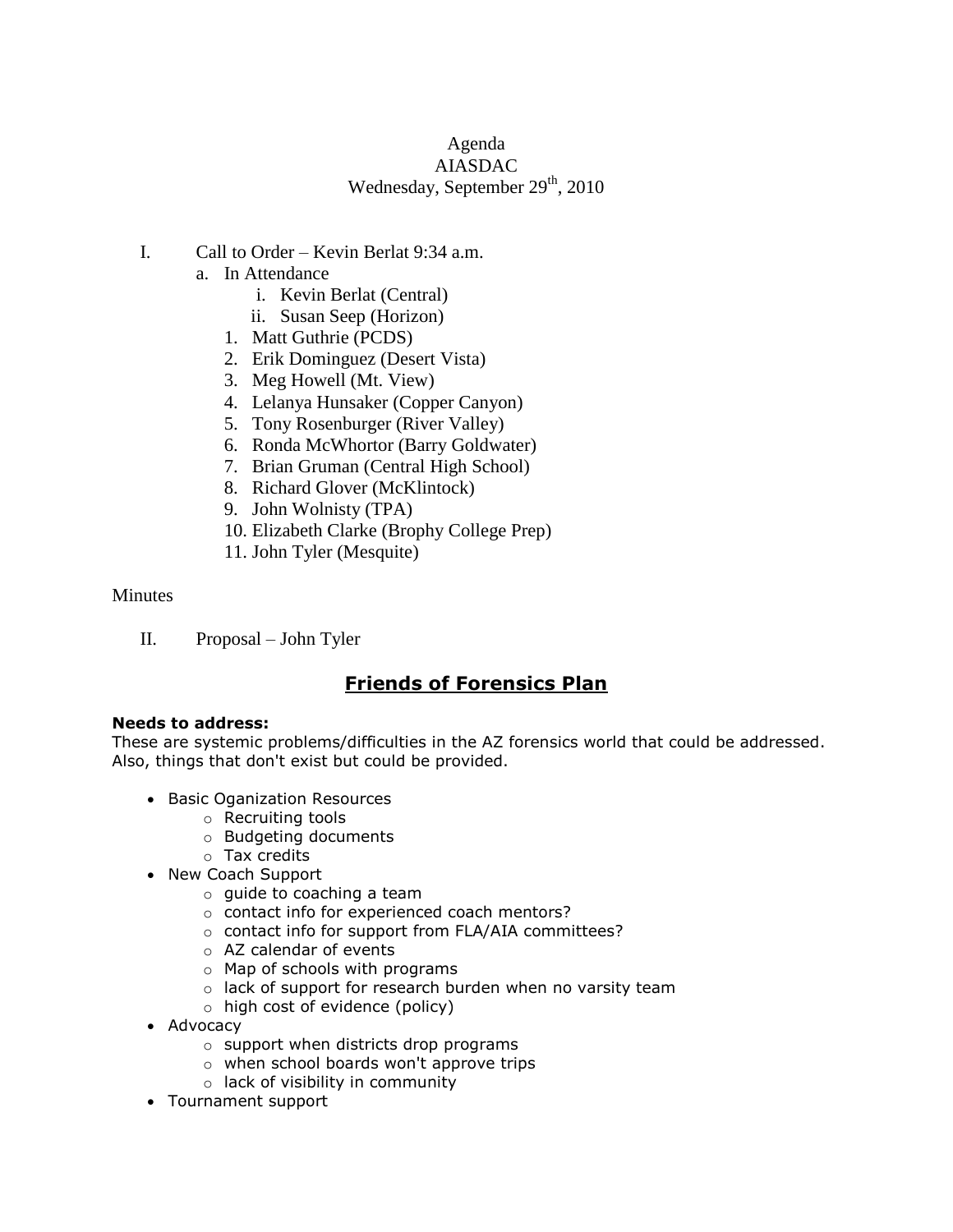- o lack of judges
- o no standard judge training
- o sponsorship of judges food?
- o lack of standardized judge info sheets

## **Proposal:**

To begin developing a pool of resources to ease the administrative burdens of coaches in the Arizona forensic community. Concurrently, to create a non-profit organization to act as an independent advocate for Arizona high school forensics programs. The goals of this organization will be to

- drive public awareness of Forensics in general
- encourage and facilitate collaboration with local business and government
- facilitate the foundation of new programs in the state
- emphasize the importance of forensics with school administrations and school boards
- make connections with college and business communities to find judges and financial partnerships
- Establish a fund for Arizona forensics scholarships and grants to individuals and teams

#### **Methods:**

#### Drawing from diverse talents

"Friends of Forensics" will begin funded on a spartan budget of mostly donated time/trade. Value to the whole Az forensics community will be created drawing on the various talents and resources of the forensics community (with extremely minimum investments of time by contributors) and synthesizing them into a whole greater than the sum of the parts.

#### Crowd sourcing general documents

Various squads will have various resources of differing quality (judge training info, event descriptions, welcome packets, etc). By collecting from all and selecting the best, a standardized generic set of documents can be assembled. These will assist startup chapters and perhaps lighten the administrative load of established chapters as well.

#### Resource gathering

Resources like judges, fundraising partners, media contacts, etc can be compiled and distributed to local chapters to save some legwork for already overworked coaches.

#### Profile raising

It's a safe bet that speech and debate generates a greater number of leaders than any other high school organization, but this is the best kept secret in Arizona education. It shouldn't be. Having a dedicated liaison between media and the forensics community would direct the spotlight on deserving debaters and stand-out squads. Additional attention not only motivates the students, but also facilitates finding judges, funding and district support. Support building

Speech and debate programs and tournaments require herculean efforts but garner little support or notice outside of the forensics community. Speech and debate needs an advocate to reach out to business groups, rotaries, and the media to establish channels for funding, service donations, and scholarship. Friends of forensics could act as a catalyst, spurring interest in business leaders and connecting them with local schools.

JT: Background - young educator, moving up the ranks, very difficult to put in. My friend has marketing company. I also worked with FBLA that has a very strong marketing and does a great job of marketing. That inspired this proposal. I saw needs and thought that an outside source or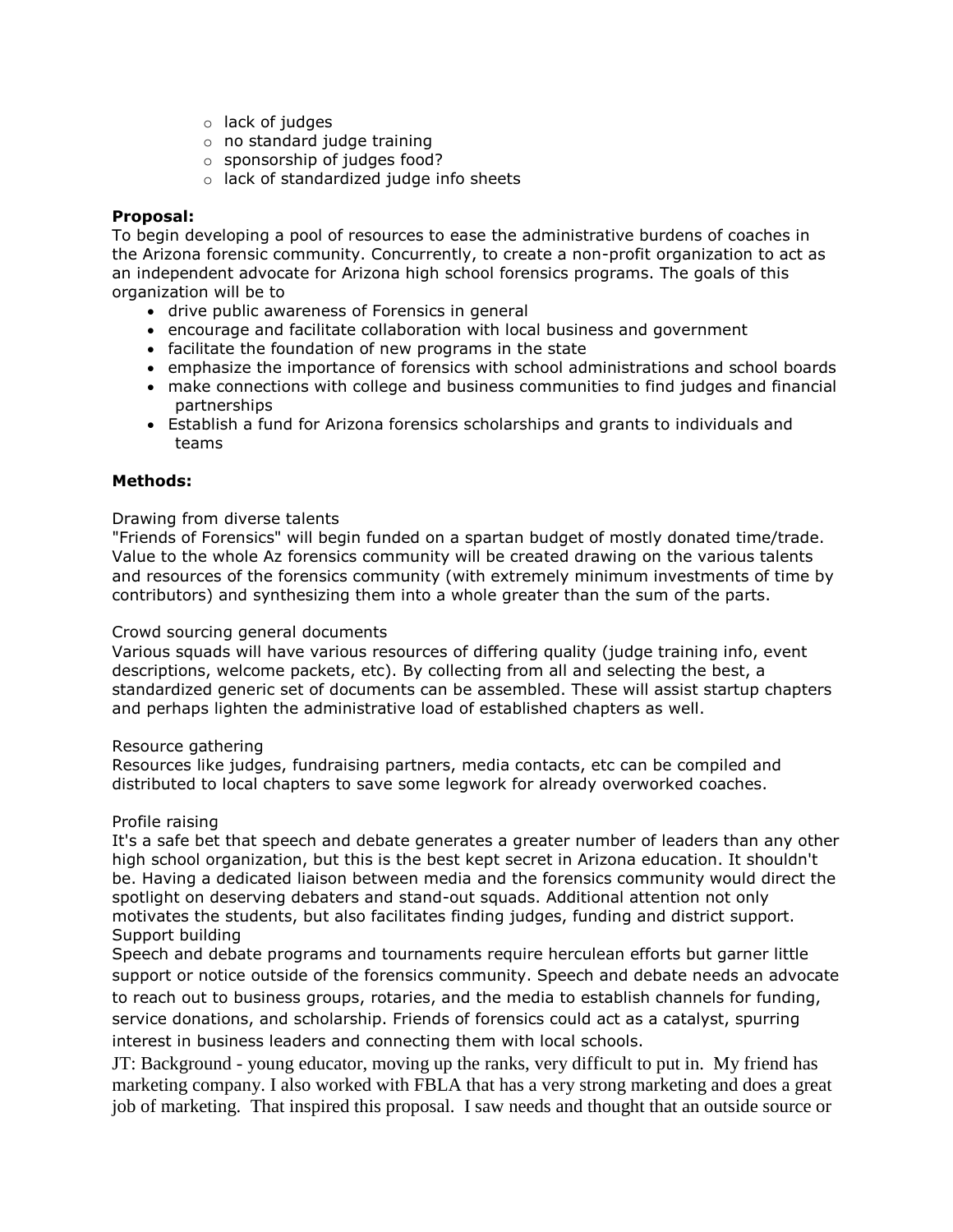organization not invested in a single team to promote forensics. The educational and promotional resources are available it just needs to be condsnsed. There specifically needs to be resources available to the new coach, especially if they don't have forensics experience. There needs to be promotion amongst administration and school boards. The other aspect is tournament support.

Start with a collition, move to its own entity. Not affiliated with any specific team. Sharing administrative strategies. This would be very hard for one person to do, but if we all are able to pitch in we would be able to pull resources.

If it does move to its own entity, they could serve as the cheerleader and the advocate. That outside organization can start also thinking long term. This is an organization that could be the louder voice.

Motion to adopt the timeline – Beth Clarke, Second MH

TR: Rural Arizona has greatest need and greatest depletion – travel costs, resources

KB: If there are scholarships available, this could help significantly.

PC: OpenEvidence.org – in "my little corner" this already exists. Policy debate resource sharing is doing a lot. This is a good model – all we would really need to do is adapt that model.

MH: Coach Dropbox has been established for recourse sharing. I put all the different beginning of the year documents into a shared file for anyone to access. Asked experienced coaches to upload documents and asked younger coaches to look through the documents. It is called "New Coach Resources" in dropbox.

RG: If these are not things for which the FLA was not designed to addressed, then it should be – this should be the responsibility of the FLA. FLA website is in the works and is almost up and could be part of the primary resource for some of the elements to this proposal.

KB: I think it is a matter of it is within our domain – the problem is what we can do and what we have time to do.

RG: Correct, but it may not be reasonable to create a third entity to do it.

BG: Yes, but like a "booster" club, a third organization can have different set of rules, especially financially.

BG: Isn't FLA already a non-profit

KB: It is unclear as to what rules FLA has to abide by.

RW: If we have not filed in the last few years, we will have to re-apply as it does expire. IRS has rules that you must follow in order to keep your non-profit status.

TR: To clarify – would this be redundant to what FLA is doing?

RG: Yes.

BG: I was going to suggest adding a member of the group that would be specifically in charge of public relations. A lot of this proposal would fall under a new public relations

RW: A new PR AND Grant Writing person would be ideal.

BG: We are very good at creating committees and sub-committees, but we often fail to put the end responsibility to one specific person.

JT: The benefit for a non-profit would be the tax id #, but if FLA has it, then that would solve that. Having a sepearte entity would help alleviate some of the work load. Is there one governing board

KB: Yes, those in the room for the most part.

JT: A separate entity would be good to have more diviersity in order to give us connecting points outside of the community.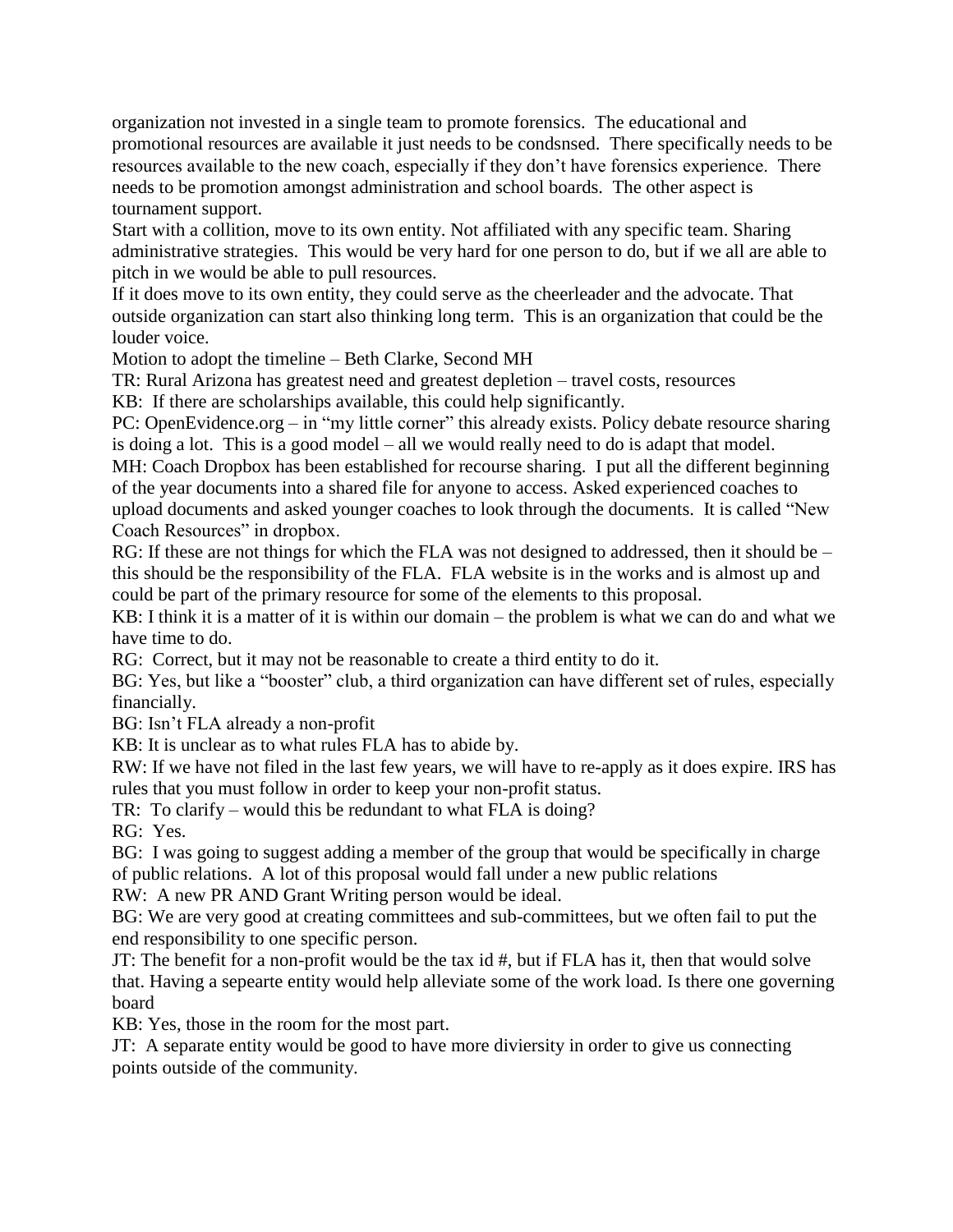MG: Would there be any advantage of having the third organization completely detached from AIA?

KB: There could be especially in promotion. AIA does not have the resources to really promote speech theater and debate, so having a third party would help in that sense. Having a group specifically tasked in this would be great.

RG: But isn't the FLA already quasi- separate from the AIA.

KB: Somewhat – FLA communication still comes back to AIA.

KB: Right now we have the question to adopt the timeline, which would allow us basically two meetings in order to do this before we would technically have to act. I would also suggest that John and Rich talk and try to work together on the website and connect on common goals.

MG: As long as we are not duplicating the resources. Coaches need specific question answered. BC: Question – how do we get judges from the community from the judges who have limited experience. There is a conflict of having thes inexperienced judges judging a sometimes complicated activity. An example would be the Roatary tournament – there are sometimes confusion about different norms.

SS: Different things have happened around the years. When Erik advertising in Ahwatukee, an experienced judge came in and is very experienced but serves as an unaffiliated judge. I found other judges who have qualified people who are unaffiliated.

BC: I think that that is where our marketing should be targeted.

ED: There is a place for novice judges who can show up as unafilliated and then grow to be an experienced judges. But the experiences is preferable.

BC: True, and that may be something that we as coaches teach students to.

BG: A possible solution would be to have monthly training for judges.

MG: A specific question to Beth's question: in policy debate, you need to have some sort of experience. In PF, the definition of a judge should be that it can be judged by anyone. LD has conflict in both sides. It is unclear in IEs to what extent do we need to bring in expertise.

MH: There are places for all different type of judges in individual events – experienced and inexperienced.

KB: We have gotten off the topic here

RG: Call to question.

KB: Motion to adopt the timeline propsed. ACTION: Richie and John will connect and start the process of condensing efforts.

[Johntyler480@gmail.com](mailto:Johntyler480@gmail.com)

- III. Minutes approve the minutes?
	- a. Beth Moves To Accept
	- b. Multiple Seconds
	- c. Berlat Call to question
	- d. Approved.

IV. Conference Representative Reports

- a. 1-3 Reports: All is good. There are concerns that will be addressed later.
- b. 4A Is there anything in the rules about ratio team to coach?
	- i. SS: Not AIA, but in district rules.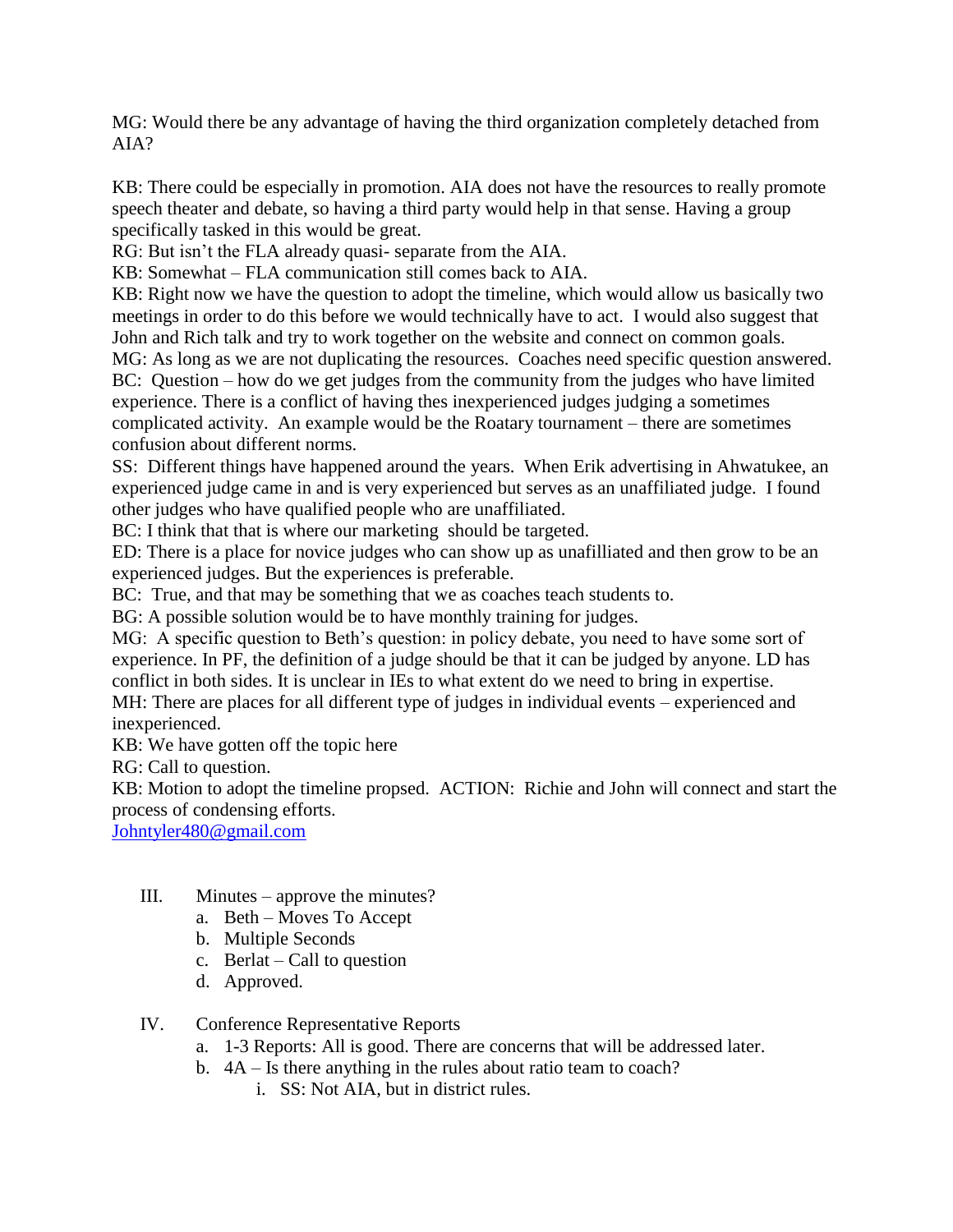- ii. KB: I know it is not in our particular bi-laws.
- iii. BG: Has anyone heard from Shadow Mountain?
- iv. SS: No, there has been inquires into any paperwork filed for a coach.
- c. 5A We still need sites for State.

## Reports:

- V. Reports
	- a. FLA
		- i. Convention was much larger. We had a large number of new schools in attendance either at the convention or at the welcome tournament.
		- ii. NFL we still need a location for NFL. The committee needs to get together sometime soon to decide when we are going to actually host the tournament. There were only two people who really wanted to prefer being after state.
			- 1. Rule Changes (pending executive board approval):
				- a. Point Recording: NFL events are 6 points max, non-NFL events are 5 points max.
				- b. Removed all caps for all events.
					- i. There is a question as to whether or not you can go back to capped students and allow retroactive points.
				- c. Planning on judge certification
					- i. Hope is to have general interp, public address, debate certification. Those in the final round of nationals you have to be certified. The following year every nationals judge will be certified. The following year it may be that district judges must be certified.
		- iii. Thespians They are dealing with a lot of the same difficulties we are
			- 1. Publication materials and appropriateness
			- 2. Participation
		- iv. NFHS Meetings were quite eye opening.
			- 1. Discussion as to what is published?
			- 2. Discussion as to computer use in extemp.
			- 3. Discussion as to computer use in all forms of debate.
			- 4. The main focus is promoting membership they are working on a great PDF booklet for publications.
			- 5. NFHS publications will soon be members only.
				- a. Online publication will help us to update and move with the specific trends.
			- 6. NFLtv will soon be members only.
			- 7. Coach of the Year and Nominations updated
			- 8. Debate topic selection survey.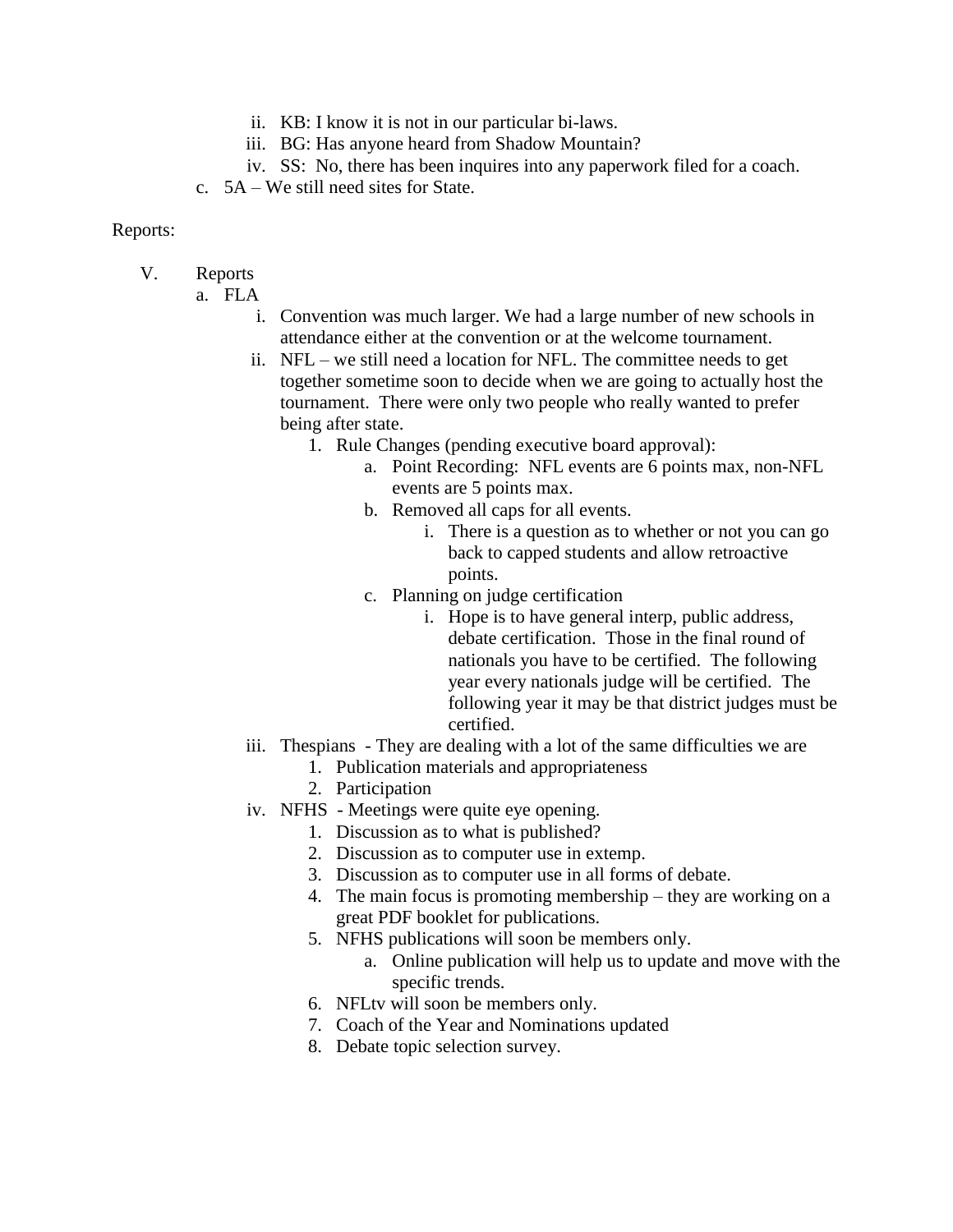- VI. Old Business
	- a. 2010-2011 AIA Speech, Debate, and Theater Calendar
		- i. Changes were Apache Junction was canceled but GCC replaced the date.
		- ii. Flagstaff is unable to host on the  $9<sup>th</sup>$ , but Carol got in touch with me (KB) but can host January  $28<sup>th</sup>$  and  $29<sup>th</sup>$  (between Mt. View and Central).
		- iii. NFL still deciding between March 3-5 or March 31-April 2
		- iv. MG: Friendly amendment to the calendar if we go to the March 31-April  $2<sup>nd</sup>$  NFL date, March 3-5<sup>th</sup> would be a great option.
		- v. Called to question and Passed.
	- b. 2. Judge Pool and Non-Profit Advocacy Organization Ideas
		- i. MH: Sent out an e-mail requesting us to bring advertising guidelines in local papers. We just need to figure out what the advertisement needs to say.
		- ii. BC: I think the website would be ideal, that way we can simply direct them to the website to get themselves registered and trained.
		- iii. MG: News story may be much more effective than an advertised. A news story may better communicate the type of judge we are looking for.
	- c. Radio Broadcasting Reactions
		- i. A lot of students and coaches are very excited.
		- ii. Props to John for doing the legwork!!!
		- iii. BG: Events that help with career education will help us in promotion.
		- iv. Radio Broadcasting ballot approved.
	- d. Hall of Fame Amendment
		- i. Amendment was approved and the language has been put in the constitution.
	- e. FLA Convention 2010
		- i. KB: Already touched on it previously
		- ii. RW: In last year's coaches convention we approved an increase in the rules and it was unclear as to whether or not we did do that.
		- iii. RG: Should we tack on the difference to the entry fee for Winter Trophy?
		- iv. KB: Not really necessary and could be a bit of a PR hit to change the fees.
		- v. We will be instituting that extra fee next fall.
	- f. FLA "Welcome" Tournament
		- i. KB: Major thank yous to Susan Seep and Horizon High School.
		- ii. SS: Feedback was really great, got a huge list of suggestions to make it even better.
		- iii. MH: Suggestion to have State Finalist to perform at this tournament, even if they perform the previous year's event
		- iv. ED: Novice concern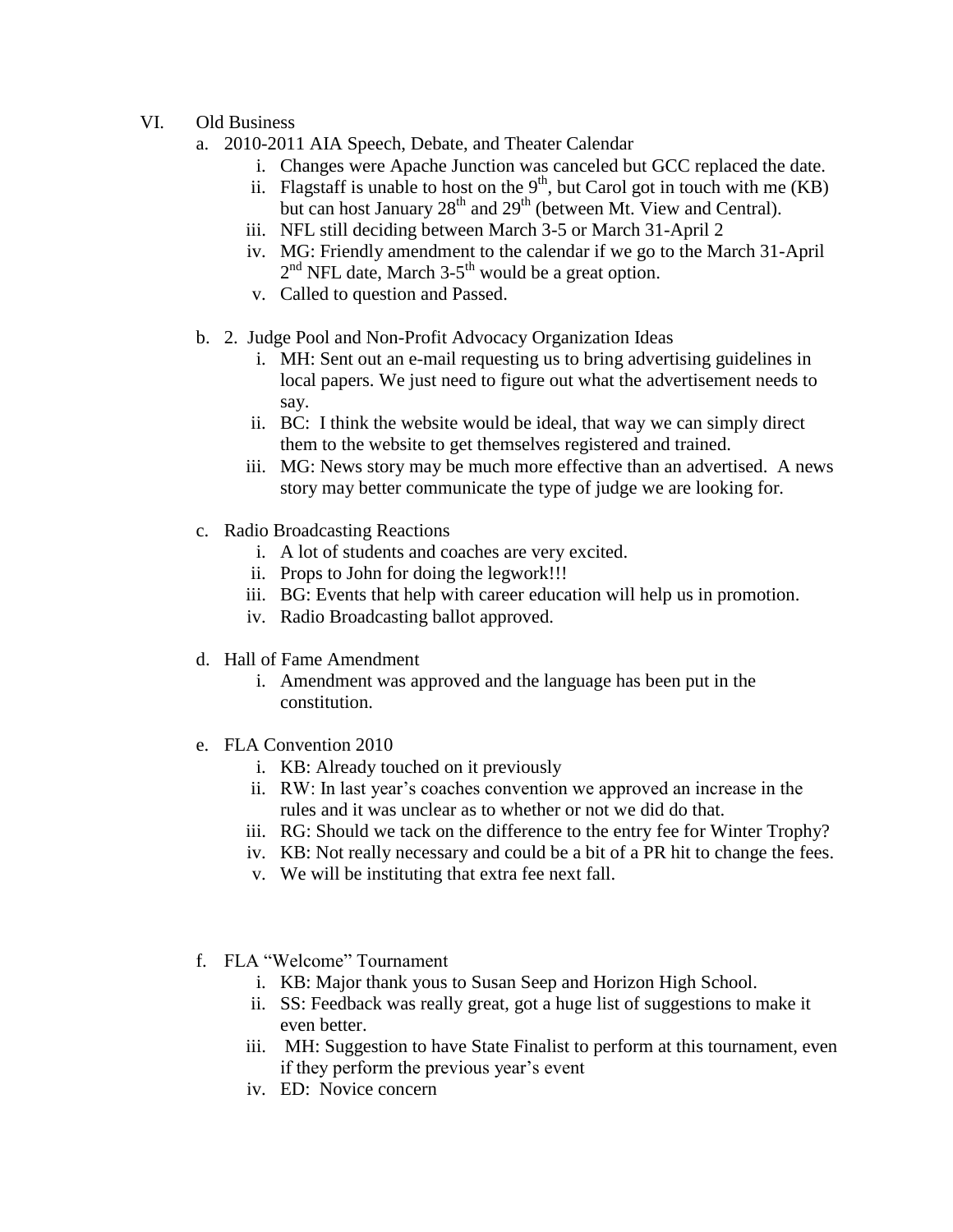- v. MG: Could a demonstration round start the tournament, and then you being a regular tournament.
- vi. BC: It could be a two day tournament Friday could be demonstration rounds, Saturday could be regular tournament.
- vii. MH: Some people can't make it at a two day tournament.
- viii. BC: We could do the demo tournament after FLA convention.
- ix. RW: The timing of it was really good for our team.
- x. BG: I think we just need a few more experienced kids in there.
- xi. KB: I think we can loop back to this in order to have better perspective on it. Let's gather some ideas and gather some thoughts.
- xii. XX: Poll people at Winter Trophy, before January tournament and reconsider this in January.
- g. PCDS Rules for Timing Policy Debate
	- i. KB: Let's go conference by conference.
	- ii. 5A (BG): Concern from policy debate schools to implement these rules and they did not like mandatory plan text disclosure. 5A body did not recommend it.
	- iii. 4A (RG): Little to know opposition. Everyone was for getting policy debate rounds off as fast as possible.
	- iv. 1-3A (TR): We were all for it. We also had a problem with disclosure, but otherwise we endorsed it.
	- v. BG: Do we have to have plan disclosure for this plan to work.
	- vi. MG: No. A plan text disclosure could be a completely different issue. It could be the starting question.
	- vii. RG: I think it is a good idea to have that starting point.
	- viii. MOTION: to separate the two part
	- ix. RG: Friendly amendment to the current proposal is to add "if they so choose"
	- x. ACTION: Amend the proposal to include language "if the Aff chooses"
	- xi. BG: The most difficult implementation aspect was when to start the clock – is it when the ballot is picked up, the time of the ballot?
	- xii. MG: All that you need is for the people in the tab room to be aware of what a reasonable time is for starting the round.
	- xiii. BG: What about the judge that won't stop talking and the kids are stuck in the round.
	- xiv. RG: It is our responsibility as coaches to make sure that our judges are not giving extended critiques.
	- xv. MG: Judges will know the rules and they will accommodate the debaters.
	- xvi. CALLED TO QUESTION: Passes
- h. Adjust Rules for Tiny-Entry Debate Tournaments
	- i. MG: If the amount of competitors is as such that a round robin can be conducted, then a round robin should be conducted. You give  $1<sup>st</sup>$  place,  $1<sup>st</sup>$ place points, you give 2<sup>nd</sup> place losing finalist points.
	- ii. RG: What happens when we only have 2 teams or 3 teams.
	- iii. BG: We need the exact wording before we can vote on it.